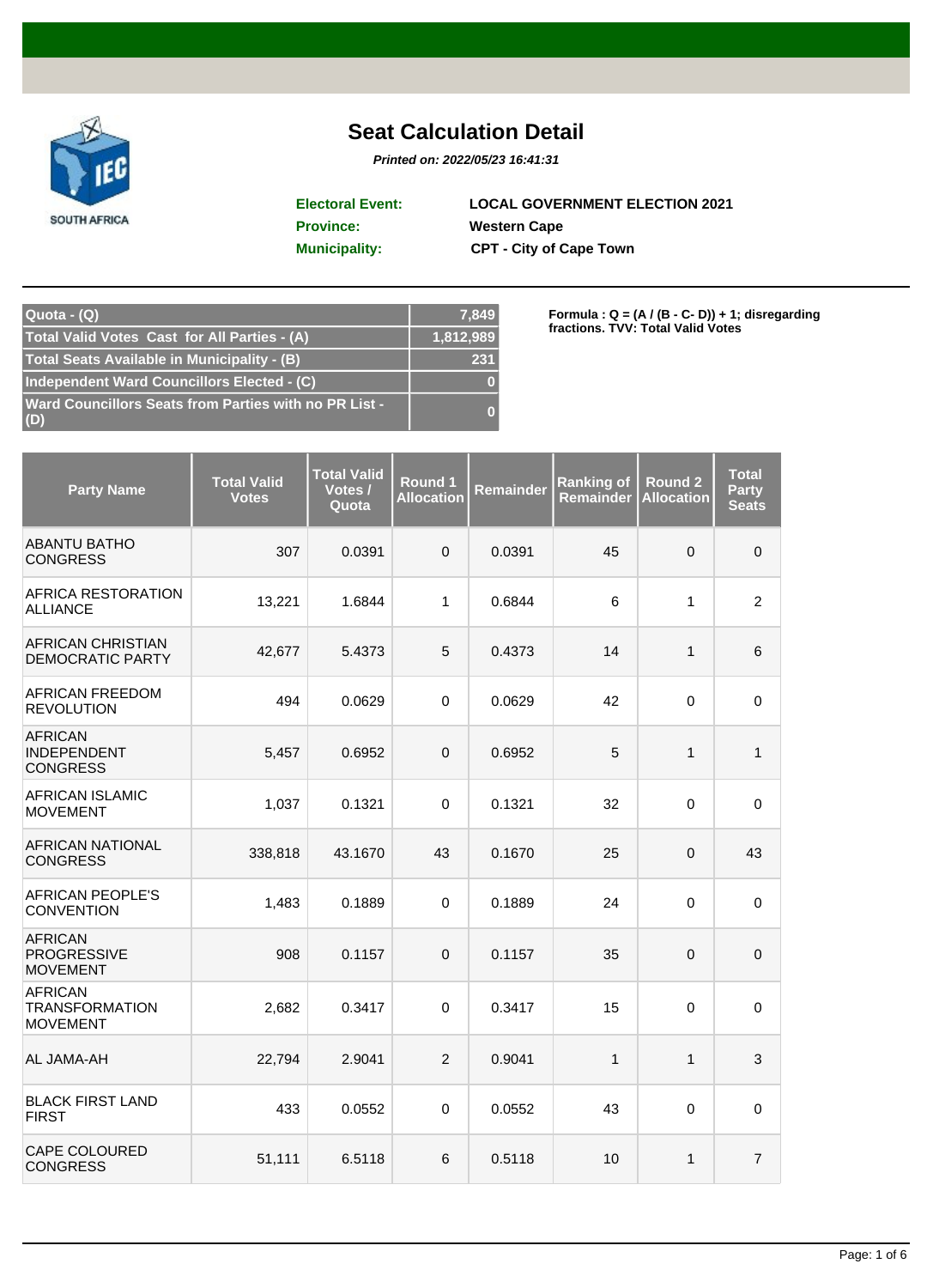| <b>Party Name</b>                                                                     | <b>Total Valid</b><br><b>Votes</b> | <b>Total Valid</b><br>Votes /<br>Quota | Round 1<br><b>Allocation</b> | Remainder | <b>Ranking of</b><br><b>Remainder</b> | <b>Round 2</b><br><b>Allocation</b> | <b>Total</b><br><b>Party</b><br><b>Seats</b> |
|---------------------------------------------------------------------------------------|------------------------------------|----------------------------------------|------------------------------|-----------|---------------------------------------|-------------------------------------|----------------------------------------------|
| <b>CAPE INDEPENDENCE</b><br>PARTY / KAAPSE<br><b>ONAFHANKLIKHEIDS</b><br><b>PARTY</b> | 11,573                             | 1.4745                                 | $\mathbf{1}$                 | 0.4745    | 11                                    | 1                                   | $\overline{c}$                               |
| <b>CAPE MUSLIM</b><br><b>CONGRESS</b>                                                 | 6,594                              | 0.8401                                 | $\mathbf 0$                  | 0.8401    | 3                                     | 1                                   | $\mathbf{1}$                                 |
| <b>COMPATRIOTS OF</b><br><b>SOUTH AFRICA</b>                                          | 254                                | 0.0324                                 | $\mathbf 0$                  | 0.0324    | 46                                    | $\mathbf 0$                         | $\pmb{0}$                                    |
| CONGRESS OF THE<br><b>PEOPLE</b>                                                      | 1,906                              | 0.2428                                 | $\mathbf 0$                  | 0.2428    | 23                                    | $\mathbf 0$                         | $\mathbf 0$                                  |
| <b>CREDIBLE</b><br><b>ALTERNATIVE 1ST</b><br><b>MOVEMENT</b>                          | 2,437                              | 0.3105                                 | $\mathbf 0$                  | 0.3105    | 18                                    | $\mathbf 0$                         | 0                                            |
| <b>DEMOCRATIC</b><br><b>ALLIANCE</b>                                                  | 1,062,086                          | 135.3148                               | 135                          | 0.3148    | 17                                    | $\pmb{0}$                           | 135                                          |
| <b>DEMOCRATIC</b><br><b>INDEPENDENT PARTY</b>                                         | 3,563                              | 0.4539                                 | $\mathbf 0$                  | 0.4539    | 12                                    | 1                                   | 1                                            |
| <b>DEMOCRATIC LABOUR</b><br><b>PARTY</b>                                              | 1,027                              | 0.1308                                 | $\mathbf{0}$                 | 0.1308    | 33                                    | $\mathbf{0}$                        | $\mathbf 0$                                  |
| <b>DEMOCRATIC</b><br>PEOPLE'S<br><b>ALTERNATIVE</b>                                   | 2,066                              | 0.2632                                 | $\mathbf 0$                  | 0.2632    | 19                                    | $\mathbf 0$                         | $\mathbf 0$                                  |
| <b>DEMOCRATIC</b><br>PEOPLE'S MOVEMENT                                                | 1,133                              | 0.1443                                 | $\mathbf{0}$                 | 0.1443    | 29                                    | $\pmb{0}$                           | $\pmb{0}$                                    |
| <b>EASTERN CAPE</b><br><b>MOVEMENT</b>                                                | 130                                | 0.0166                                 | $\mathbf 0$                  | 0.0166    | 49                                    | $\mathbf 0$                         | $\pmb{0}$                                    |
| <b>ECONOMIC</b><br><b>EMANCIPATION FORUM</b>                                          | 511                                | 0.0651                                 | $\mathbf{0}$                 | 0.0651    | 41                                    | $\mathbf{0}$                        | $\mathbf{0}$                                 |
| <b>ECONOMIC FREEDOM</b><br><b>FIGHTERS</b>                                            | 75,168                             | 9.5768                                 | 9                            | 0.5768    | 9                                     | 1                                   | $10$                                         |
| <b>FREE DEMOCRATS</b>                                                                 | 111                                | 0.0141                                 | 0                            | 0.0141    | 50                                    | $\pmb{0}$                           | $\pmb{0}$                                    |
| <b>GOD SAVE AFRICA</b>                                                                | 778                                | 0.0991                                 | 0                            | 0.0991    | 38                                    | $\mathbf 0$                         | 0                                            |
| GOOD                                                                                  | 69,502                             | 8.8549                                 | 8                            | 0.8549    | $\overline{2}$                        | 1                                   | $\boldsymbol{9}$                             |
| <b>INDEPENDENT CIVIC</b><br>ORGANISATION OF<br><b>SOUTH AFRICA</b>                    | 975                                | 0.1242                                 | 0                            | 0.1242    | 34                                    | $\pmb{0}$                           | $\pmb{0}$                                    |
| <b>INDEPENDENT SOUTH</b><br><b>AFRICAN NATIONAL</b><br><b>CIVIC ORGANISATION</b>      | 201                                | 0.0256                                 | 0                            | 0.0256    | 47                                    | $\pmb{0}$                           | $\mathbf 0$                                  |
| <b>INKATHA FREEDOM</b><br><b>PARTY</b>                                                | 897                                | 0.1143                                 | 0                            | 0.1143    | 36                                    | $\pmb{0}$                           | 0                                            |
| <b>INTERNATIONAL PARTY</b>                                                            | 161                                | 0.0205                                 | 0                            | 0.0205    | 48                                    | $\mathbf 0$                         | $\mathbf 0$                                  |
| IQELA LENTSANGO -<br><b>DAGGA PARTY</b>                                               | 1,229                              | 0.1566                                 | 0                            | 0.1566    | 26                                    | $\pmb{0}$                           | 0                                            |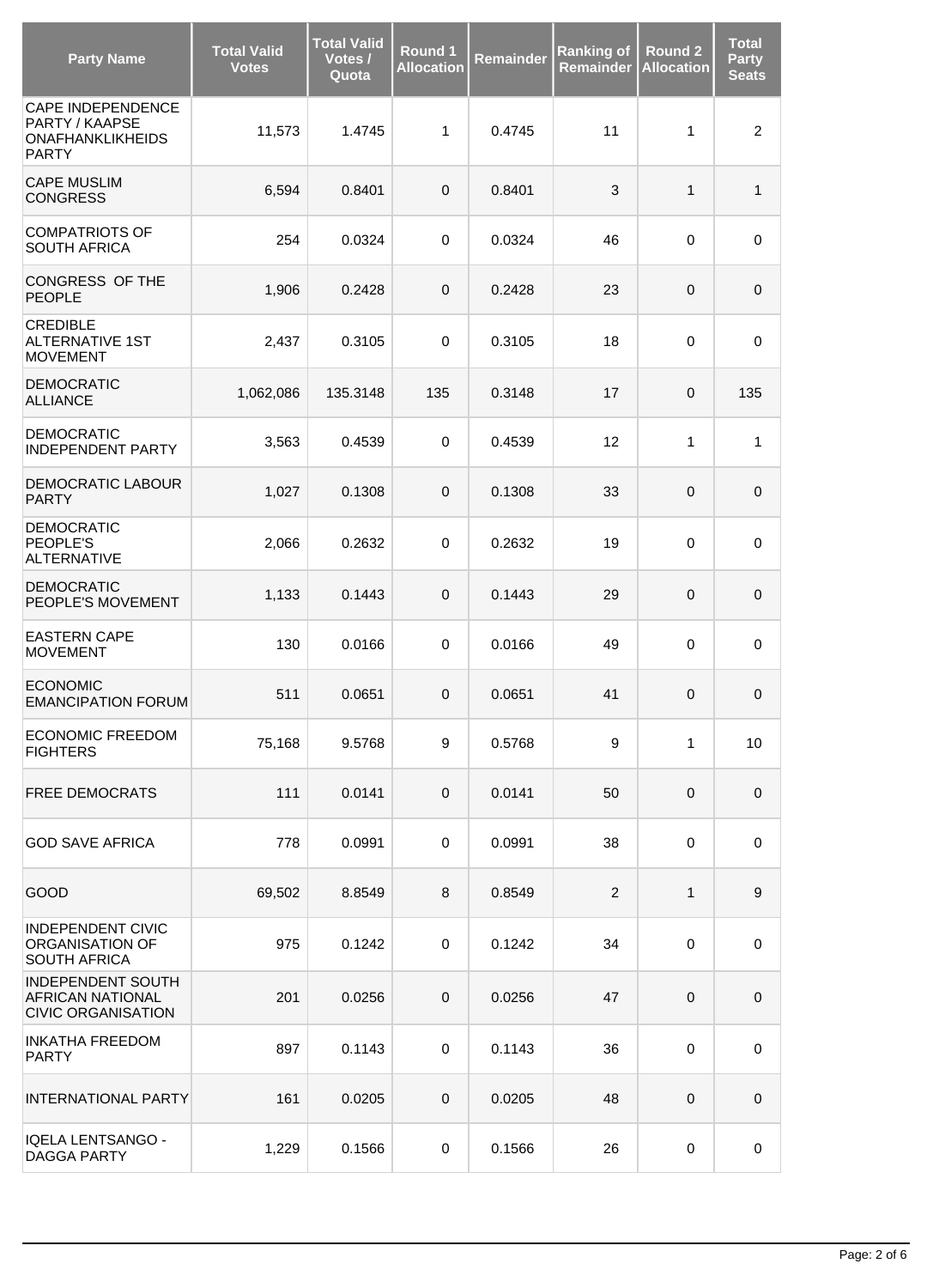| <b>Party Name</b>                                | <b>Total Valid</b><br>Votes | <b>Total Valid</b><br>Votes /<br>Quota | Round 1<br><b>Allocation</b> | Remainder | <b>Ranking of</b><br>Remainder | <b>Round 2</b><br><b>Allocation</b> | <b>Total</b><br><b>Party</b><br><b>Seats</b> |
|--------------------------------------------------|-----------------------------|----------------------------------------|------------------------------|-----------|--------------------------------|-------------------------------------|----------------------------------------------|
| <b>LAND PARTY</b>                                | 686                         | 0.0874                                 | $\pmb{0}$                    | 0.0874    | 39                             | $\mathbf 0$                         | $\pmb{0}$                                    |
| NATIONAL FREEDOM<br><b>PARTY</b>                 | 2,016                       | 0.2568                                 | $\mathbf 0$                  | 0.2568    | 20                             | 0                                   | $\mathbf 0$                                  |
| ONE MOVEMENT FOR<br><b>CAPE TOWN</b>             | 1,996                       | 0.2543                                 | 0                            | 0.2543    | 21                             | $\pmb{0}$                           | $\pmb{0}$                                    |
| <b>OUR NATION</b>                                | 590                         | 0.0752                                 | $\mathbf 0$                  | 0.0752    | 40                             | 0                                   | 0                                            |
| PAN AFRICANIST<br>CONGRESS OF AZANIA             | 4,550                       | 0.5797                                 | $\pmb{0}$                    | 0.5797    | 8                              | 1                                   | 1                                            |
| PATRIOTIC ALLIANCE                               | 27,069                      | 3.4487                                 | 3                            | 0.4487    | 13                             | 1                                   | $\overline{4}$                               |
| PEOPLE'S<br><b>DEMOCRATIC</b><br><b>MOVEMENT</b> | 323                         | 0.0412                                 | $\pmb{0}$                    | 0.0412    | 44                             | $\pmb{0}$                           | $\pmb{0}$                                    |
| <b>SIZWE UMMAH NATION</b>                        | 1,059                       | 0.1349                                 | 0                            | 0.1349    | 31                             | 0                                   | 0                                            |
| SPECTRUM NATIONAL<br><b>PARTY</b>                | 1,076                       | 0.1371                                 | 0                            | 0.1371    | 30                             | $\mathsf{O}\xspace$                 | $\pmb{0}$                                    |
| THE GREENS                                       | 1,205                       | 0.1535                                 | $\mathbf 0$                  | 0.1535    | 27                             | 0                                   | $\mathbf 0$                                  |
| THE ORGANIC<br><b>HUMANITY MOVEMENT</b>          | 1,928                       | 0.2456                                 | $\pmb{0}$                    | 0.2456    | 22                             | 0                                   | $\mathbf 0$                                  |
| UNITED DEMOCRATIC<br><b>MOVEMENT</b>             | 5,582                       | 0.7112                                 | $\mathbf 0$                  | 0.7112    | $\overline{4}$                 | 1                                   | 1                                            |
| UNITED INDEPENDENT<br><b>MOVEMENT</b>            | 10,366                      | 1.3207                                 | $\mathbf{1}$                 | 0.3207    | 16                             | $\mbox{O}$                          | 1                                            |
| UNITED PROGRESSIVE<br>PARTY SOUTH AFRICA         | 831                         | 0.1059                                 | $\pmb{0}$                    | 0.1059    | 37                             | $\mathbf 0$                         | $\pmb{0}$                                    |
| UNITED SOUTH AFRICA                              | 1,138                       | 0.1450                                 | $\pmb{0}$                    | 0.1450    | 28                             | $\pmb{0}$                           | $\pmb{0}$                                    |
| <b>VRYHEIDSFRONT PLUS</b>                        | 28,850                      | 3.6756                                 | 3                            | 0.6756    | $\overline{7}$                 | $\mathbf{1}$                        | $\overline{\mathbf{4}}$                      |
| <b>Total</b>                                     | 1,812,989                   |                                        | 217                          |           |                                | 14                                  | 231                                          |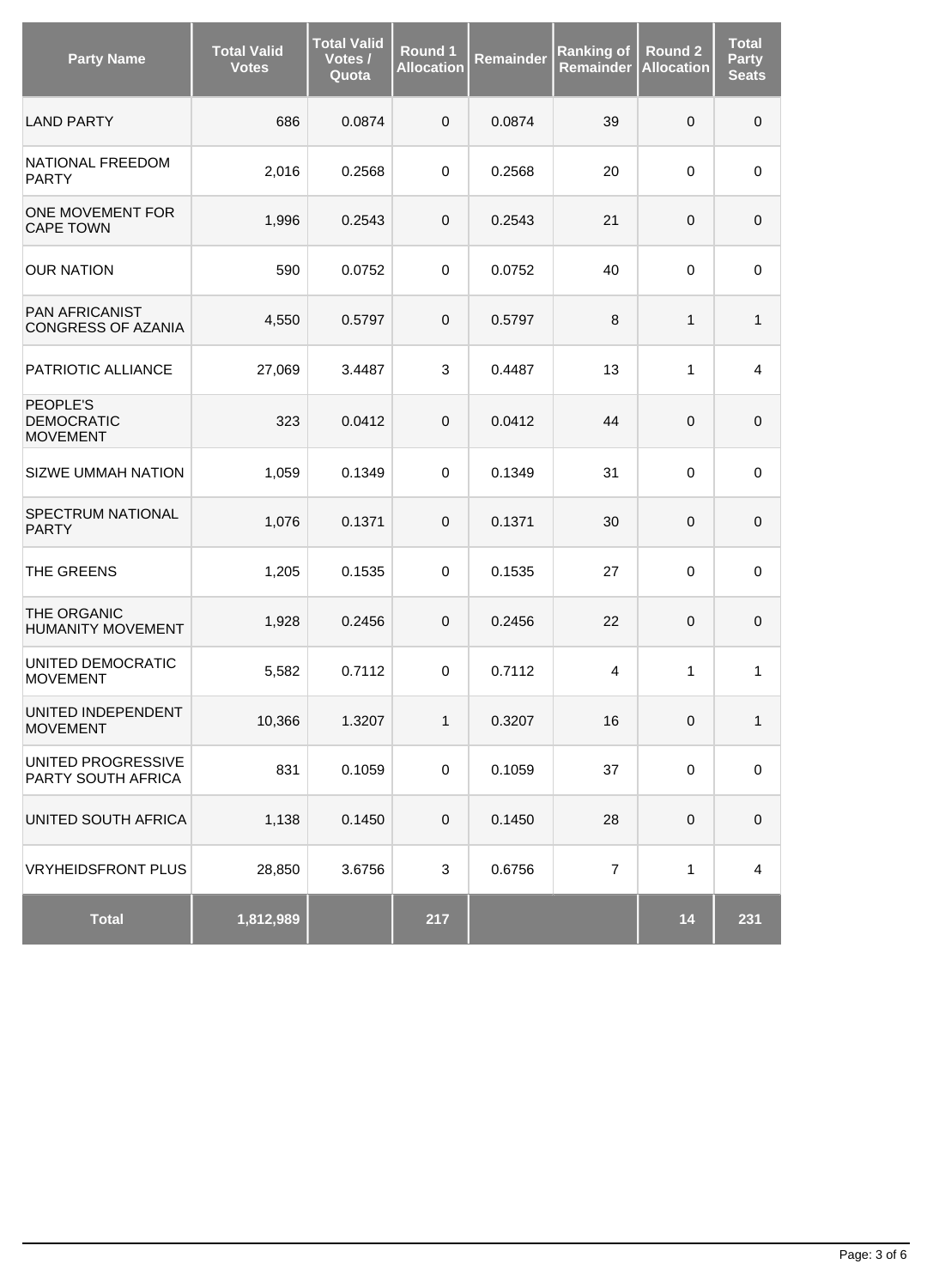| <b>Party Name</b>                                                    | <b>Total Party</b><br>Seats (x) | <b>Ward Seats (y)</b> | <b>PR List Seats</b><br>$(x-y)$ |
|----------------------------------------------------------------------|---------------------------------|-----------------------|---------------------------------|
| ABANTU BATHO CONGRESS                                                | $\mathbf 0$                     | $\mathbf 0$           | $\mathbf 0$                     |
| AFRICA RESTORATION<br><b>ALLIANCE</b>                                | $\overline{2}$                  | 0                     | 2                               |
| AFRICAN CHRISTIAN<br><b>DEMOCRATIC PARTY</b>                         | 6                               | 0                     | 6                               |
| <b>AFRICAN FREEDOM</b><br><b>REVOLUTION</b>                          | 0                               | 0                     | 0                               |
| AFRICAN INDEPENDENT<br><b>CONGRESS</b>                               | 1                               | 0                     | 1                               |
| AFRICAN ISLAMIC MOVEMENT                                             | $\Omega$                        | 0                     | $\Omega$                        |
| AFRICAN NATIONAL CONGRESS                                            | 43                              | 33                    | 10                              |
| <b>AFRICAN PEOPLE'S</b><br><b>CONVENTION</b>                         | 0                               | 0                     | $\mathbf 0$                     |
| <b>AFRICAN PROGRESSIVE</b><br><b>MOVEMENT</b>                        | $\mathbf 0$                     | $\mathbf 0$           | $\mathbf 0$                     |
| AFRICAN TRANSFORMATION<br><b>MOVEMENT</b>                            | 0                               | 0                     | 0                               |
| AL JAMA-AH                                                           | 3                               | $\mathbf 0$           | 3                               |
| <b>BLACK FIRST LAND FIRST</b>                                        | 0                               | 0                     | 0                               |
| CAPE COLOURED CONGRESS                                               | $\overline{7}$                  | $\mathbf 0$           | $\overline{7}$                  |
| CAPE INDEPENDENCE PARTY /<br>KAAPSE ONAFHANKLIKHEIDS<br><b>PARTY</b> | 2                               | 0                     | $\overline{2}$                  |
| CAPE MUSLIM CONGRESS                                                 | $\mathbf{1}$                    | 0                     | $\mathbf{1}$                    |
| <b>COMPATRIOTS OF SOUTH</b><br><b>AFRICA</b>                         | 0                               | 0                     | $\mathbf 0$                     |
| CONGRESS OF THE PEOPLE                                               | 0                               | $\mathbf 0$           | 0                               |
| <b>CREDIBLE ALTERNATIVE 1ST</b><br><b>MOVEMENT</b>                   | 0                               | 0                     | $\mathbf 0$                     |
| DEMOCRATIC ALLIANCE                                                  | 135                             | 83                    | 52                              |
| DEMOCRATIC INDEPENDENT<br><b>PARTY</b>                               | 1                               | 0                     | 1                               |
| DEMOCRATIC LABOUR PARTY                                              | $\mathbf 0$                     | 0                     | $\mathbf 0$                     |
| DEMOCRATIC PEOPLE'S<br><b>ALTERNATIVE</b>                            | 0                               | 0                     | $\mathbf 0$                     |
| DEMOCRATIC PEOPLE'S<br><b>MOVEMENT</b>                               | 0                               | 0                     | 0                               |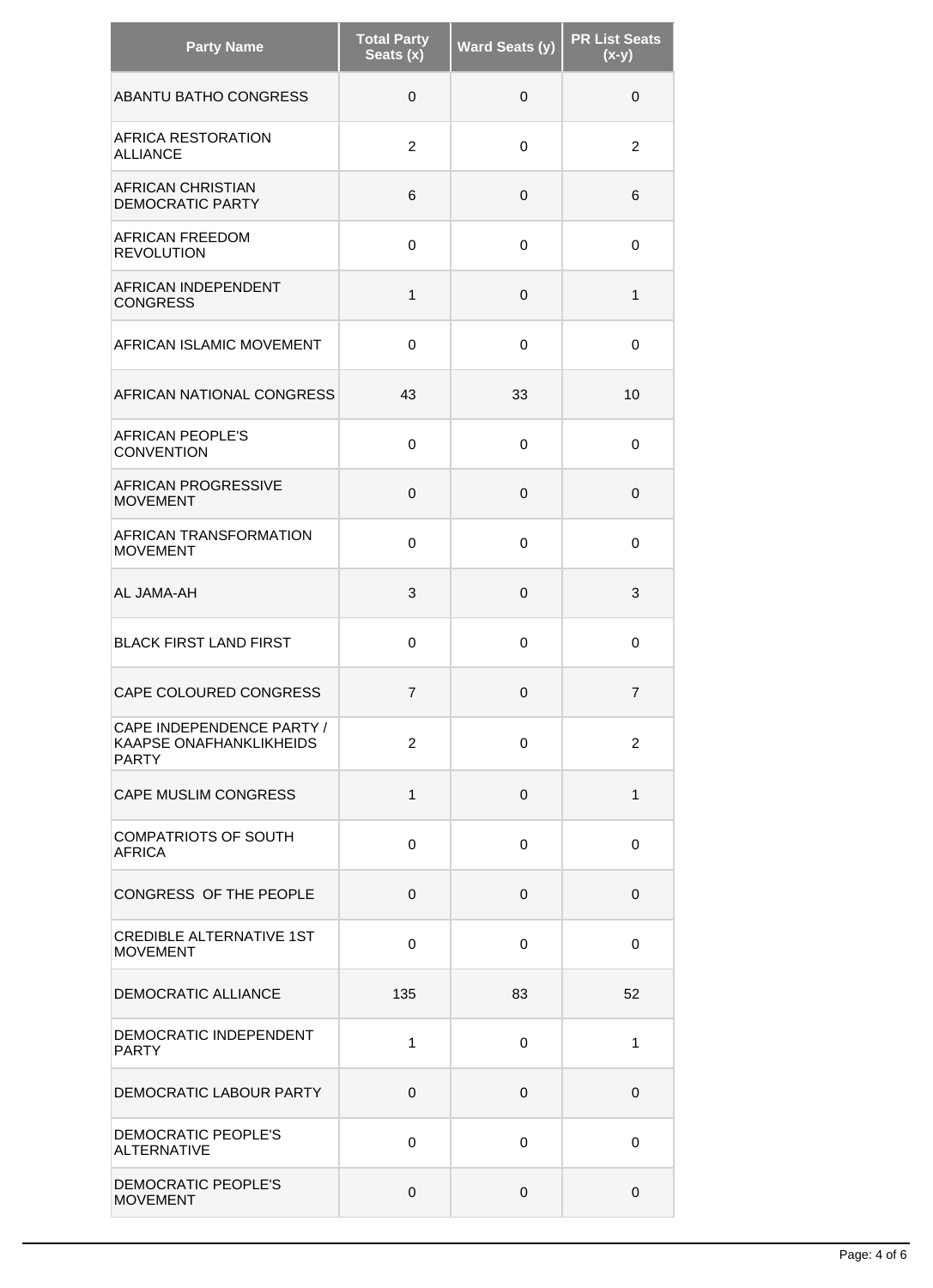| <b>Party Name</b>                                                         | <b>Total Party</b><br>Seats (x) | <b>Ward Seats (y)</b> | <b>PR List Seats</b><br>$(x-y)$ |
|---------------------------------------------------------------------------|---------------------------------|-----------------------|---------------------------------|
| <b>EASTERN CAPE MOVEMENT</b>                                              | 0                               | 0                     | 0                               |
| <b>ECONOMIC EMANCIPATION</b><br><b>FORUM</b>                              | 0                               | $\mathbf 0$           | $\Omega$                        |
| <b>ECONOMIC FREEDOM</b><br><b>FIGHTERS</b>                                | 10                              | 0                     | 10                              |
| <b>FREE DEMOCRATS</b>                                                     | 0                               | 0                     | 0                               |
| <b>GOD SAVE AFRICA</b>                                                    | 0                               | 0                     | 0                               |
| GOOD                                                                      | 9                               | 0                     | 9                               |
| <b>INDEPENDENT CIVIC</b><br>ORGANISATION OF SOUTH<br><b>AFRICA</b>        | 0                               | $\Omega$              | $\Omega$                        |
| INDEPENDENT SOUTH AFRICAN<br><b>NATIONAL CIVIC</b><br><b>ORGANISATION</b> | 0                               | 0                     | 0                               |
| <b>INKATHA FREEDOM PARTY</b>                                              | 0                               | 0                     | 0                               |
| <b>INTERNATIONAL PARTY</b>                                                | 0                               | $\mathbf 0$           | $\Omega$                        |
| <b>IQELA LENTSANGO - DAGGA</b><br><b>PARTY</b>                            | 0                               | 0                     | 0                               |
| <b>LAND PARTY</b>                                                         | 0                               | $\mathbf 0$           | 0                               |
| NATIONAL FREEDOM PARTY                                                    | 0                               | 0                     | $\mathbf 0$                     |
| ONE MOVEMENT FOR CAPE<br><b>TOWN</b>                                      | 0                               | $\mathbf 0$           | $\mathbf 0$                     |
| <b>OUR NATION</b>                                                         | 0                               | 0                     | $\mathbf 0$                     |
| PAN AFRICANIST CONGRESS<br>OF AZANIA                                      | $\mathbf{1}$                    | 0                     | $\mathbf{1}$                    |
| PATRIOTIC ALLIANCE                                                        | 4                               | 0                     | 4                               |
| PEOPLE'S DEMOCRATIC<br><b>MOVEMENT</b>                                    | 0                               | 0                     | 0                               |
| <b>SIZWE UMMAH NATION</b>                                                 | 0                               | 0                     | $\mathbf 0$                     |
| SPECTRUM NATIONAL PARTY                                                   | 0                               | 0                     | $\mathbf 0$                     |
| THE GREENS                                                                | 0                               | 0                     | 0                               |
| THE ORGANIC HUMANITY<br><b>MOVEMENT</b>                                   | 0                               | 0                     | $\mathbf 0$                     |
| UNITED DEMOCRATIC<br><b>MOVEMENT</b>                                      | 1                               | 0                     | 1                               |